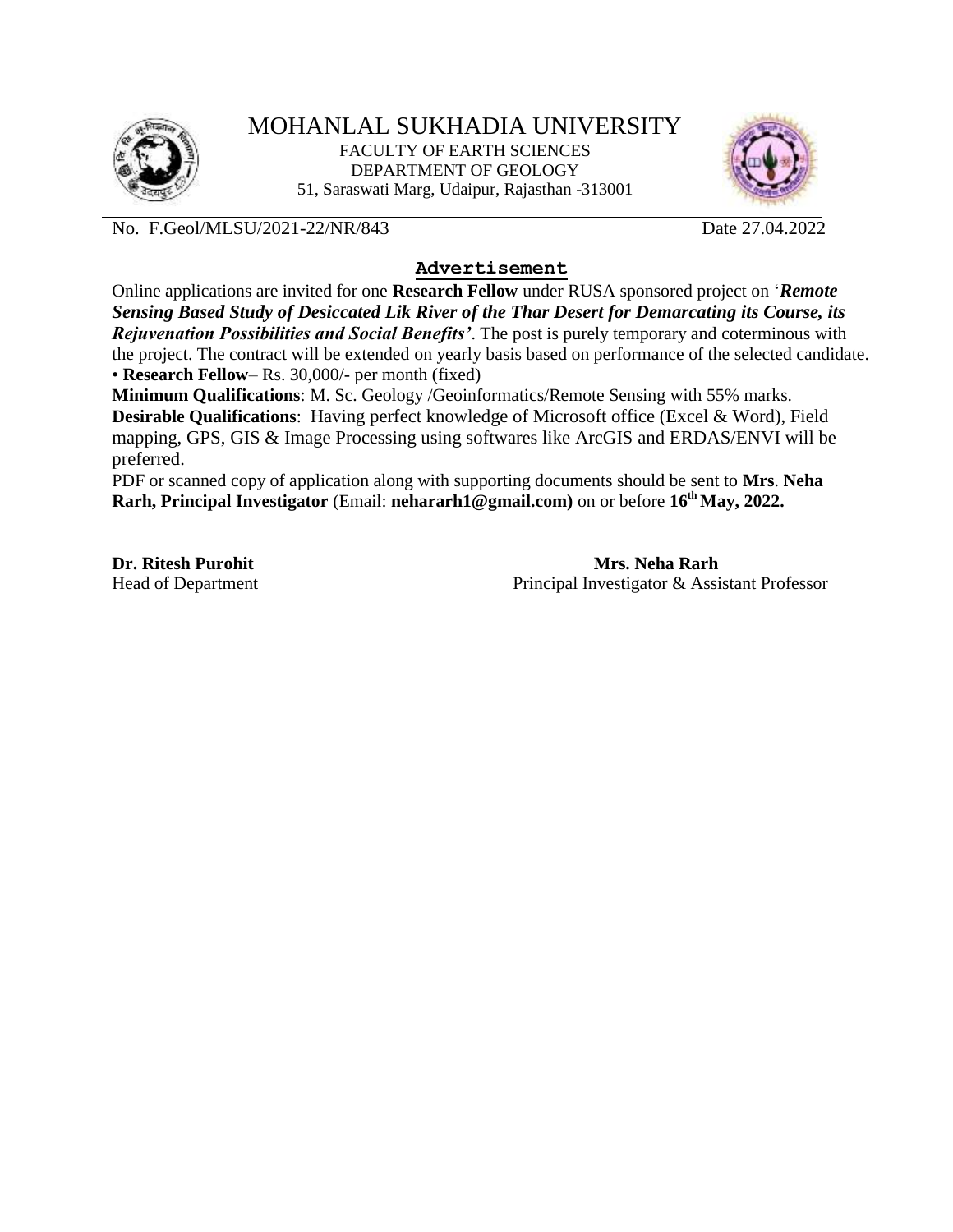



No. F. Geol/MLSU/2021-22/NR/843 Date 27.04.2022

### **Advertisement for engagement of Research Fellow under RUSA 2.0 sponsored project**

Applications are invited from candidates on a plain paper for the post of one Research fellow to work on the RUSA funded research project in Department of Geology, Mohanlal Sukhadia University, Udaipur, Rajasthan – 313 001

| Name of the project          | <b>Remote Sensing Based Study of Desiccated Lik River of the</b> |
|------------------------------|------------------------------------------------------------------|
|                              | Thar Desert for Demarcating its Course, its Rejuvenation         |
|                              | <b>Possibilities and Social Benefits</b>                         |
| <b>Funding Agency</b>        | <b>RUSA</b>                                                      |
| Principal Investigator       | Mrs. Neha Rarh                                                   |
| Co-Principal Investigator    | Dr. S.R. Jakhar                                                  |
| Tenure                       | The position is purely temporary and renewable subject to the    |
|                              | tenure of project and satisfactory performance of the            |
|                              | candidate. The position is co-terminus with the project.         |
| Last date of submission of   | 16-05-2022                                                       |
| application                  |                                                                  |
| Date & Time of Interview     | Will be notified through mail after shortlisting                 |
| Name of the post             | <b>Research Fellow</b>                                           |
| No. of $Post(s)$             | 01                                                               |
| <b>Minimum Qualification</b> | <b>Essential:</b> M.Sc. Geology/Geoinformatics/Remote Sensing    |
|                              | with at least 55% marks                                          |
|                              | <b>Desirable:</b> Having perfect knowledge of Microsoft office   |
|                              | (Excel & Word), Field mapping, GPS, GIS & Satellite Image        |
|                              | Processing using softwares like ArcGIS and ERDAS/ENVI            |
|                              | will be preferred.                                               |
| Fellowship                   | Rs. 30,000/- fixed per month                                     |

# **How to apply:**

1. Applicants should send their application on a plain paper with a cover letter, updated CV (including name, photograph, date of birth, address for communication, phone number, email id, educational details and scientific accomplishments) and copies of all necessary qualifications and experience certificates in pdf on email id **nehararh1@gmail.com** on or before 16.05.2022 by 5.00 P.M. No other application form will be accepted after this date and time.

2. Shortlisted candidates will be intimated through email.The interview will be conducted online.

3. Applicants must bring all the original certificates at the time of joining for the purpose of verification, along with one set of photocopies.